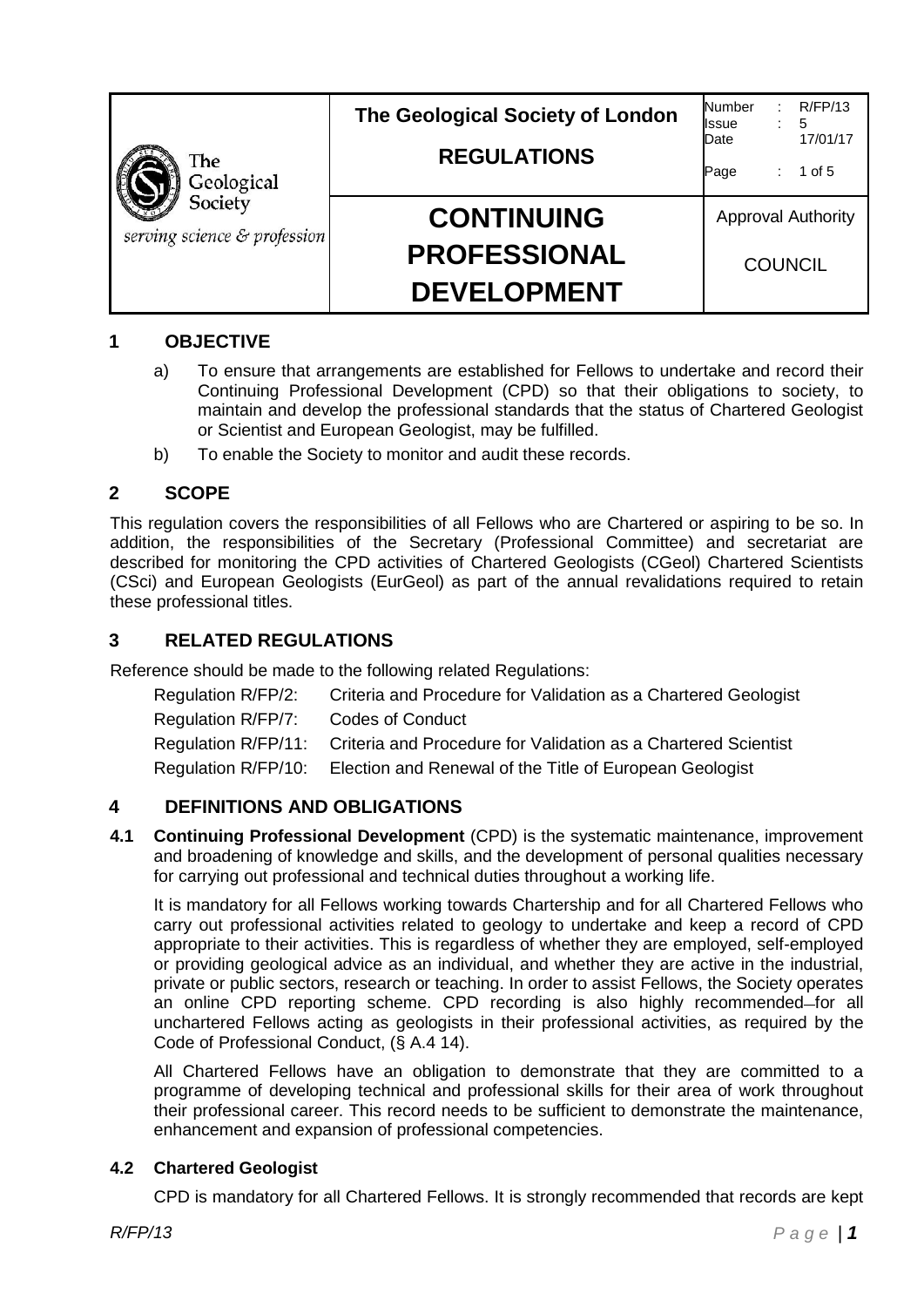using the online system. In order to maintain their Chartered status, they must affirm annually that they remain professionally active, and are maintaining and enhancing their professional competence through CPD and are keeping records of this, either via the Society's online system (preferred) or by using a company or other system. If selected for audit then the affirmation will need to be supported by the annual record and evidence of the CPD activities undertaken, together with their plan and reflect statements for the year.

# **4.3 Chartered Scientist and European Geologist**

For **Chartered Scientists** and **European Geologists**, it is mandatory that they demonstrate on an annual basis to the Geological Society, as the Licensed Body awarding these titles on behalf of the Science Council and European Federation of Geologists, respectively, that they are undertaking and keeping records of appropriate CPD as part of the process of revalidation. This may be done either via the Society's online system (preferred) or by using a company or other system. Those who are not able to demonstrate a continued commitment to CPD will be removed from the registers of Chartered Scientists and/or, European Geologists. A proportion of records will be audited each year.

# **5 REQUIREMENTS FOR CONTINUING PROFESSIONAL DEVELOPMENT**

# **5.1 Types of activities that contribute to CPD**

There are 6 main categories of activities identified for CPD and these are listed here:

- Formal learning
- Informal learning
- Professional practice
- Self-directed study
- On-the-Job learning
- **Other**

Each category contains a number of sub-categories and activity types spread across them, all of which can be considered valid for geologists to engage in, depending on their developmental needs. The range of possible activities is best illustrated in the form of a Mind Map, as shown in Figure 1. This shows a comprehensive listing and classification of activities; however, it is not exhaustive and there may be other activities that Fellows might offer as CPD.

#### **5.2 Minimum requirements for amount of CPD**

CPD is measured in unweighted hours and, while there is no upper limit to the amount undertaken, there is a minimum of 90 hours required per annum for those in full time employment. Activity in excess of the minimum, up to but not exceeding 20 hours may be carried forward to the next year.

For Fellows in full time employment, a minimum of 90 hours of CPD is to be recorded over at least three different categories. At least 30 hours of this should be in the 'On-the-Job learning' category. At least a further 30 hours will be outside this category, but still focused on general career development and skills enhancement associated with work. (NB Nearly all CPD activities grouped in the other 5 main categories potentially fall within this focused programme, depending on the individual's personal development plan for the year). The balance of the minimum 90 hours can either continue the focused programme, be opportunistic or used for broadening knowledge of the geosciences overall. Fellows who are retired or not in work for any reason have different required amounts of CPD, as shown in Table 1.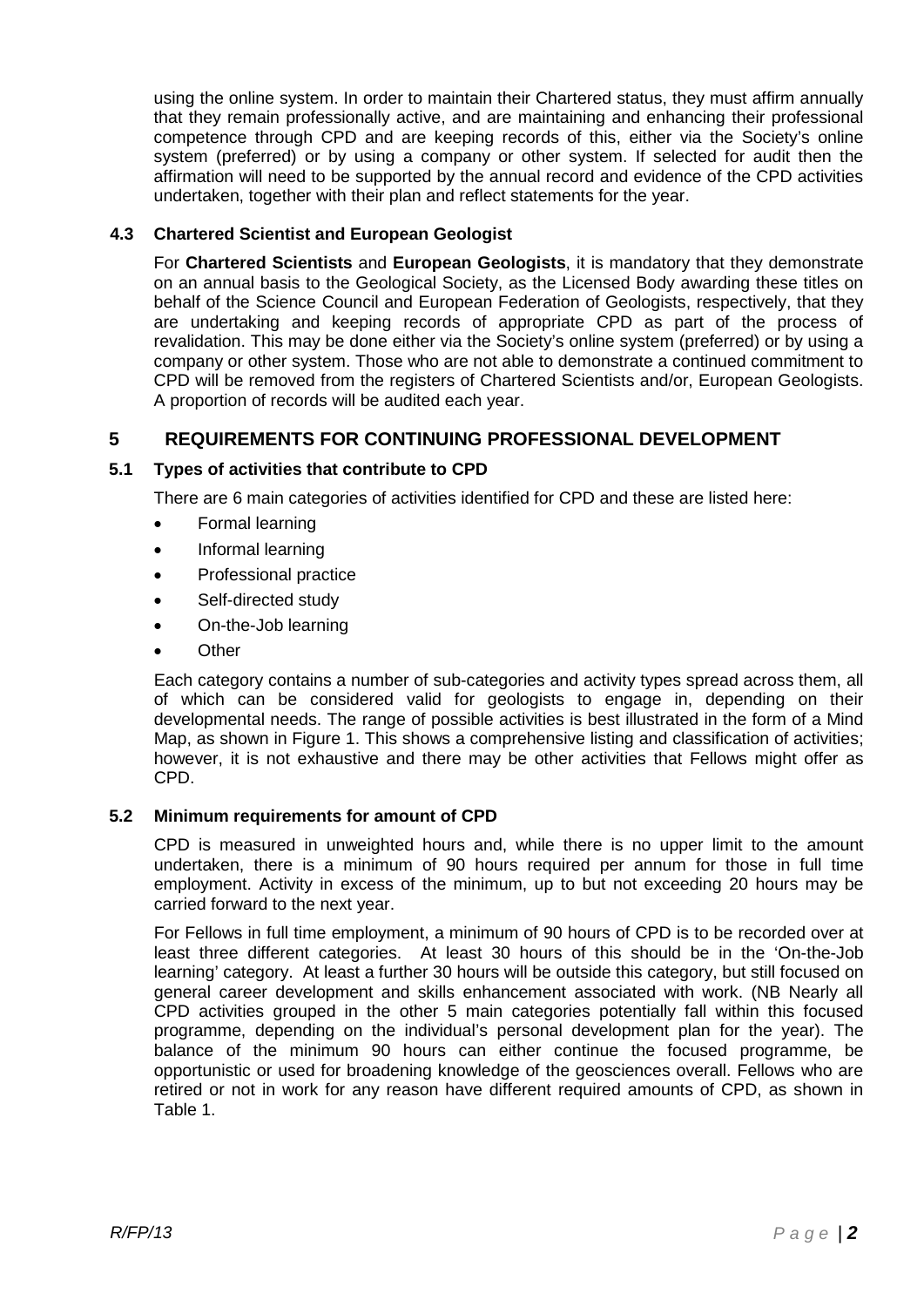#### **5.3 Planning and Reporting CPD Activities**

Using the principles of Plan, Act, Reflect, it is recommended that Continuing Professional Development is carried out as an annual cycle with the plans, activities and reflections all being recorded.

At the beginning of each year personal needs for CPD should be evaluated in relation to current and planned professional activities, as is required by many employers' management schemes.

At the end of the year a review and reflection should be made on the extent to which planned CPD objectives have been achieved Conclusions of this review should then be recorded and analysed as an input to planning CPD needs for the next year.

#### **Table 1 Minimum Amounts of Annual CPD for Chartered Fellows in Various States of Work**

| <b>Work Status of Fellow</b>                                                                                                                                                               | Min annual<br>CPD, total hr | Min total CPD hr<br>in On-the-job<br>learning | Max annual<br>carry-over of<br>excess hr |
|--------------------------------------------------------------------------------------------------------------------------------------------------------------------------------------------|-----------------------------|-----------------------------------------------|------------------------------------------|
| Early career (pre-Chartership) Fellows                                                                                                                                                     | ≥90                         | $\geq 30$                                     | 20                                       |
| All Fellows in full time employment, or on sabbatical<br>leave                                                                                                                             | ≥90                         | $\geq 30$                                     | 20                                       |
| All Fellows in part time employment (eg, work sharing)                                                                                                                                     | $\geq 50$                   | ≥16                                           | 10                                       |
| All Fellows on extended leave (carers, parental leave,<br>prolonged illness, etc) (but with special pre-arranged<br>GSL dispensation, 50% of these hours may,<br>exceptionally be allowed) | ≥40                         | $\geq 0$                                      | 8                                        |
| Retired Fellows offering occasional professional<br>services or who wish to retain their chartered status,<br>and unemployed Fellows                                                       | $\geq 50$                   | ≥0                                            | 10                                       |
| Retired Fellows not offering professional services or<br>who do not wish to retain their chartered status                                                                                  | optional                    | ≥0                                            |                                          |

#### **5.4 Requirements for Chartered Scientists**

Chartered Scientists need to meet the requirements of the Science Council which include:

- evidence of planning of CPD at the commencement of each reporting year;
- an evaluation and reflection at the end of each reporting year on what has been achieved;
- an indication of how the CPD has benefitted the quality of practice;
- an evaluation of how CPD has benefitted the users of their professional services (employee, customer, student etc).

Further details and current advice can be found on the Science Council website: [www.charteredscientist.org/aboutcsci/cpd-standards](http://www.charteredscientist.org/aboutcsci/cpd-standards)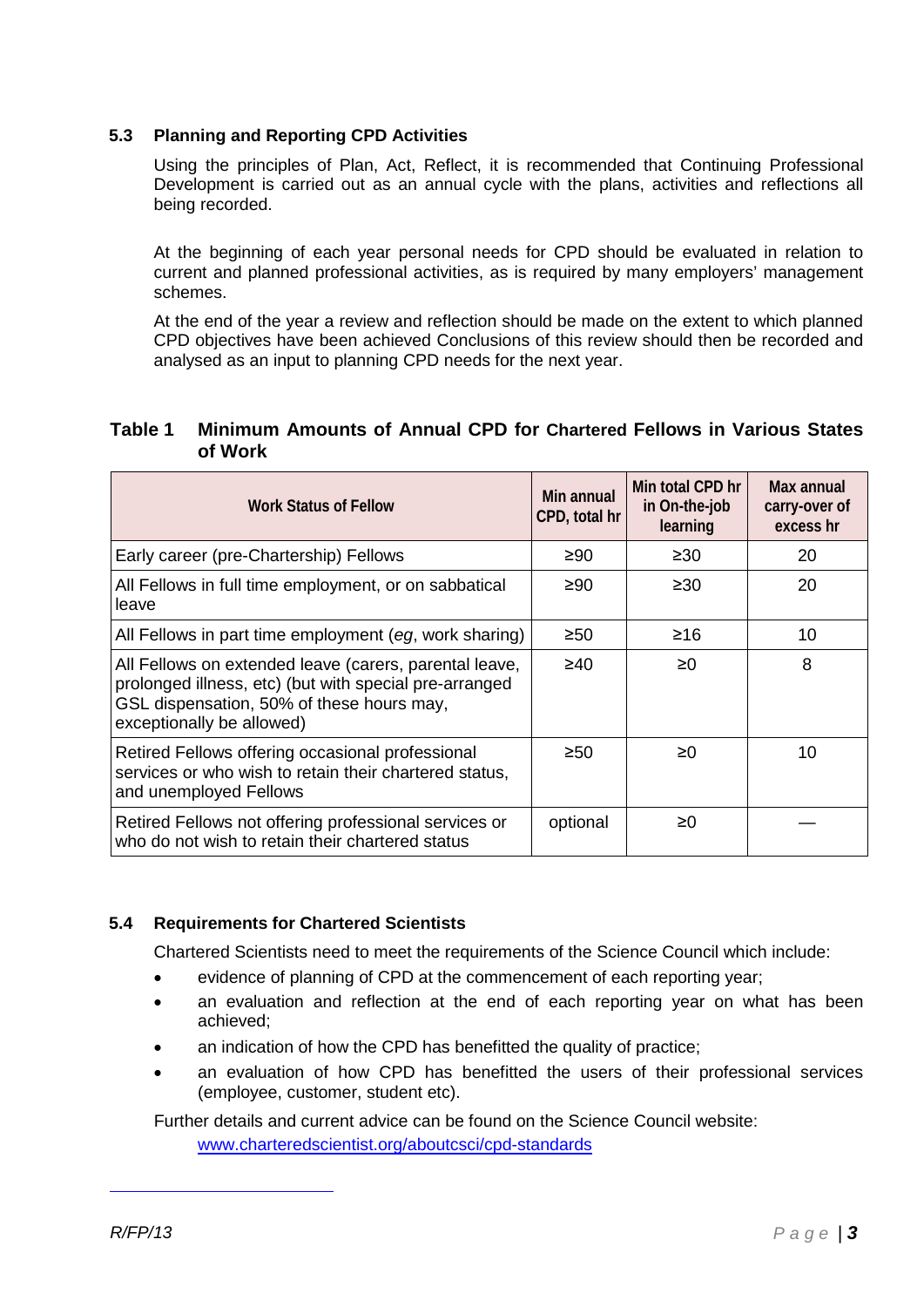# **6 THE RESPONSIBILITIES OF THE SECRETARY (PROFESSIONAL COMMITTEE) AND SECRETARIAT IN RESPECT OF CPD**

The Secretary (Professional Committee) is responsible for monitoring the CPD activities of all Chartered and EurGeol Fellows, assisted by the secretariat. These responsibilities will include the following aspects:

#### **6.1 Registers**

The Secretary (Professional Committee) is responsible for supervising the Fellowship Office in maintaining the following records:

- a Register of all Chartered Geologists who affirm that they are professionally active and maintaining their competence through CPD and including details of their CPD records submitted and accepted.
- a Register of all European Geologists, for whom the Geological Society is responsible for maintaining their title, including details of their CPD records submitted and accepted;
- a Register of all Chartered Scientists, for whom the Geological Society is responsible for maintaining their title, including details of their CPD records submitted and accepted.

#### **6.2 Audit of CPD**

Each year, a representative sample of all Chartered and EurGeol Fellows will have their CPD Record audited. Audits will take place no earlier than the beginning of the second quarter of the year. If selected to be audited, the Fellow is required to submit his or her complete CPD record. This will comprise the start of year plan, the records of all CPD activities undertaken (with evidence), including a contemporary evaluation and an end of year reflection on the value and progress made towards goals set.

The audit will seek to verify that:

- 1 the minimum number of hours have been spent appropriate to the work status (see Table 1 above)
- 2 the spread of activities is reasonable and relevant and in accordance with Table 1; and
- 3 the Fellow has achieved all or most of the planned goals.

All professionally active CGeol Fellows must submit an annual affirmation that they have maintained and enhanced their professional competence through CPD and have kept suitable records (see §4.2 of this Regulation). If selected for audit then the affirmation will need to be supported by the Fellow's complete CPD record.

All professionally active CSci and EurGeol Fellows must submit annually their complete CPD record for the year being audited. This may be effected by using the Society's online scheme (preferred), or by submitting their record of CPD based on a company or other system (see §4.3 of this Regulation).

#### **7 REVIEW**

In common with other Regulations relating to membership and Chartership, this Regulation will be reviewed at intervals of no more than three years to ensure that it is still fit for purpose.